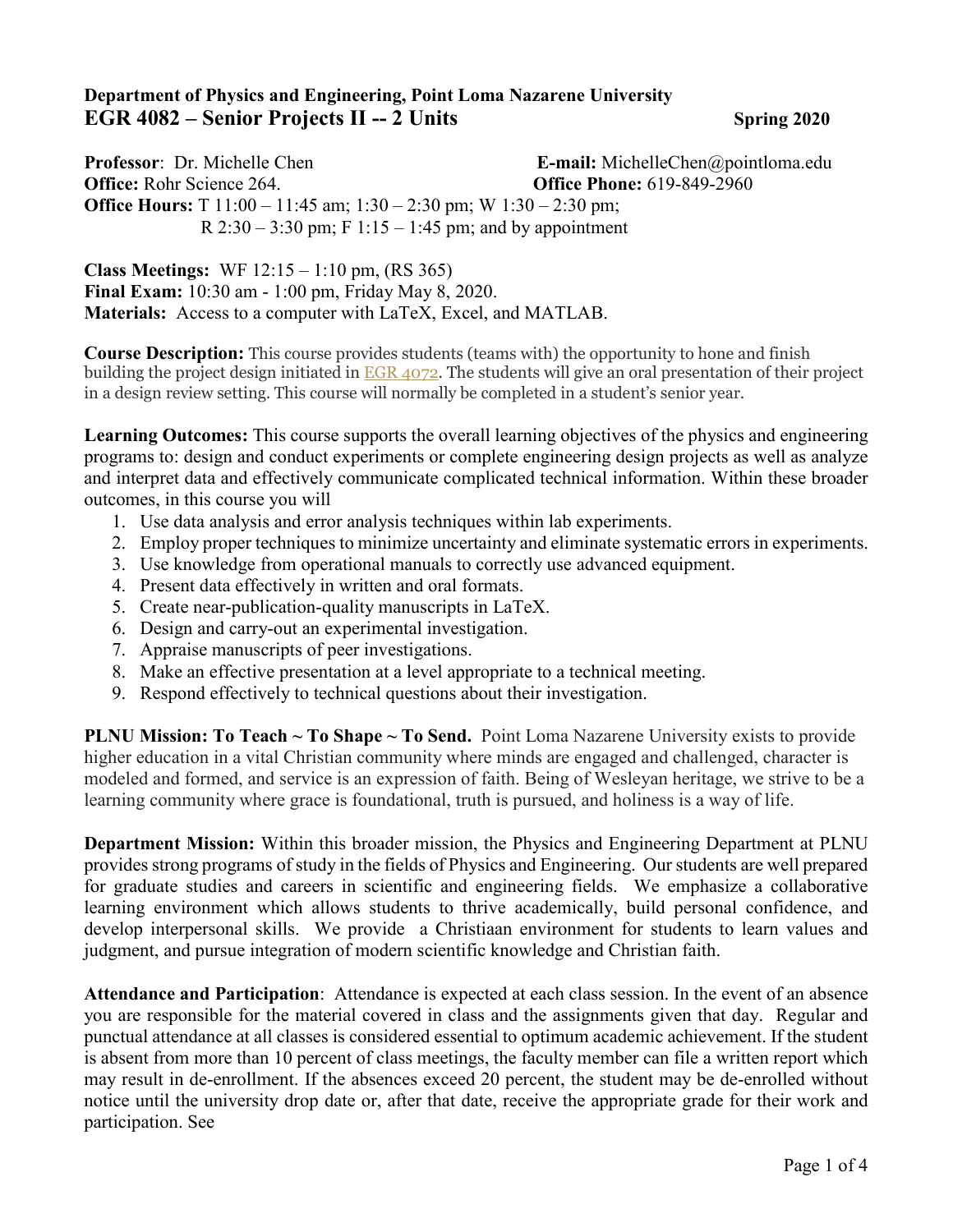http://catalog.pointloma.edu/content.php?catoid=24&navoid=1581#Class Attendance in the Undergraduate Academic Catalog.

**Academic Honesty**: Students should demonstrate academic honesty by doing original work and by giving appropriate credit to the ideas of others. Academic dishonesty is the act of presenting information, ideas, and/or concepts as one's own when in reality they are the results of another person's creativity and effort. A faculty member who believes a situation involving academic dishonesty has been detected may assign a failing grade for that assignment or examination, or, depending on the seriousness of the offense, for the course. Faculty should follow and students may appeal using the procedure in the university Catalog. See

http://catalog.pointloma.edu/content.php?catoid=24&navoid=1581#Academic Honesty for definitions of kinds of academic dishonesty and for further policy information.

**Academic Accommodations**: While all students are expected to meet the minimum standards for completion of this course as established by the instructor, students with disabilities may require academic adjustments, modifications or auxiliary aids/services. At Point Loma Nazarene University (PLNU), these students are requested to register with the Disability Resource Center (DRC), located in the Bond Academic Center. [\(DRC@pointloma.edu](mailto:DRC@pointloma.edu) or 619-849-2486). The DRC's policies and procedures for assisting such students in the development of an appropriate academic adjustment plan (AP) allows PLNU to comply with Section 504 of the Rehabilitation Act and the Americans with Disabilities Act. Section 504 (a) prohibits discrimination against students with special needs and guarantees all qualified students equal access to and benefits of PLNU programs and activities. After the student files the required documentation, the DRC, in conjunction with the student, will develop an AP to meet that student's specific learning needs. The DRC will thereafter email the student's AP to all faculty who teach courses in which the student is enrolled each semester. The AP must be implemented in all such courses.

If students do not wish to avail themselves of some or all of the elements of their AP in a particular course, it is the responsibility of those students to notify their professor in that course. PLNU highly recommends that DRC students speak with their professors during the first two weeks of each semester about the applicability of their AP in that particular course and/or if they do not desire to take advantage of some or all of the elements of their AP in that course.

**Class Enrollment:** It is the student's responsibility to maintain his/her class schedule. Should the need arise to drop this course (personal emergencies, poor performance, etc.), the student has the responsibility to follow through (provided the drop date meets the stated calendar deadline established by the university), not the instructor. Simply ceasing to attend this course or failing to follow through to arrange for a change of registration (drop/add) may easily result in a grade of F on the official transcript.

**Credit Hour:** In the interest of providing sufficient time to accomplish the stated course learning outcomes, this class meets the PLNU credit hour policy for a 2 unit class delivered over 15 weeks. Specific details about how the class meets the credit hour requirements can be provided upon request.

**Final Exam:** The final exam date and time is set by the university at the beginning of the semester and may not be changed by the instructor. This schedule can be found on the university website and in the course calendar. No requests for early examinations will be approved. Only in the case that a student is required to take three exams during the same day of finals week, is an instructor authorized to consider changing the exam date and time for that particular student.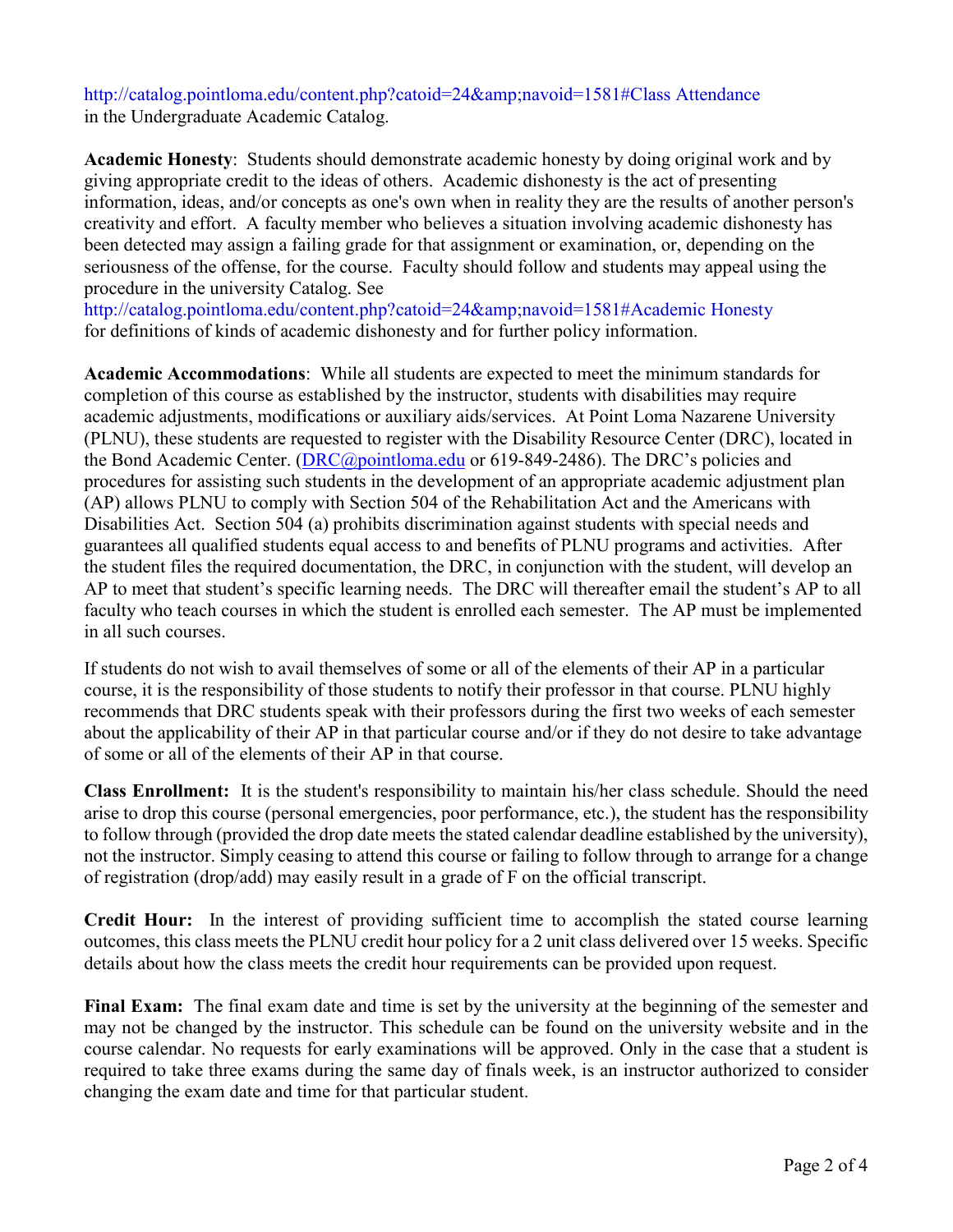**Copyright Protected Materials:** Point Loma Nazarene University, as a non-profit educational institution, is entitled by law to use materials protected by the US Copyright Act for classroom education. Any use of those materials outside the class may violate the law.

**Assignments:** No late assignment will be accepted.

**Assessment and Grading:** The points you receive during the course are weighted accordingly:

| Progress: In-class and Take-Home Tasks | 30 $\%$ |
|----------------------------------------|---------|
| Final Paper                            | 35 $\%$ |
| <b>Final Presentation</b>              | 35 $\%$ |

The grade you earn in this course is based on the following scale:

| $\mathbf{A}$ |          | $B+$     |                    | B B-                                                                | $C^+$     | $\overline{C}$ 1 |          | $D+$     |               |           |
|--------------|----------|----------|--------------------|---------------------------------------------------------------------|-----------|------------------|----------|----------|---------------|-----------|
|              |          |          |                    | 91.0   89.5   87.0   81.0   79.5   77.0   71.0   69.5   67.0   61.0 |           |                  |          |          |               |           |
| 91.0         | $>S\geq$ | $>S\geq$ |                    | $>>S^{\ge}$ $>>S^{\ge}$                                             | $>S \geq$ | $>S\geq$         | $>S\geq$ | $>S\geq$ | $>S\geq$      | $>S \geq$ |
|              | 89.5     |          | 87.0   81.0   79.5 |                                                                     |           | $71.0$   69.5    |          |          | $67.0$   61.0 | 55.0      |

## **A final grade will be given ONLY AFTER you remove and clean up your setup in the building!**

## **EGR 4082: Senior Projects II (Spring 2020)**

(Tentative Course Calendar, Subject to Updates)

| Date       | <b>Items Due</b> |
|------------|------------------|
|            |                  |
| Wk 01      |                  |
| W 01/15/20 |                  |
| F 01/17/20 |                  |
| Wk 02      |                  |
| W 01/22/20 |                  |
| F 01/24/20 |                  |
| Wk 03      |                  |
| W 01/29/20 |                  |
| F 01/31/20 |                  |
| Wk 04      |                  |
| W 02/05/20 |                  |
| F 02/07/20 |                  |
| Wk 05      |                  |
| W 02/12/20 |                  |
| F 02/14/20 |                  |
| Wk 06      |                  |
| W 02/19/20 |                  |